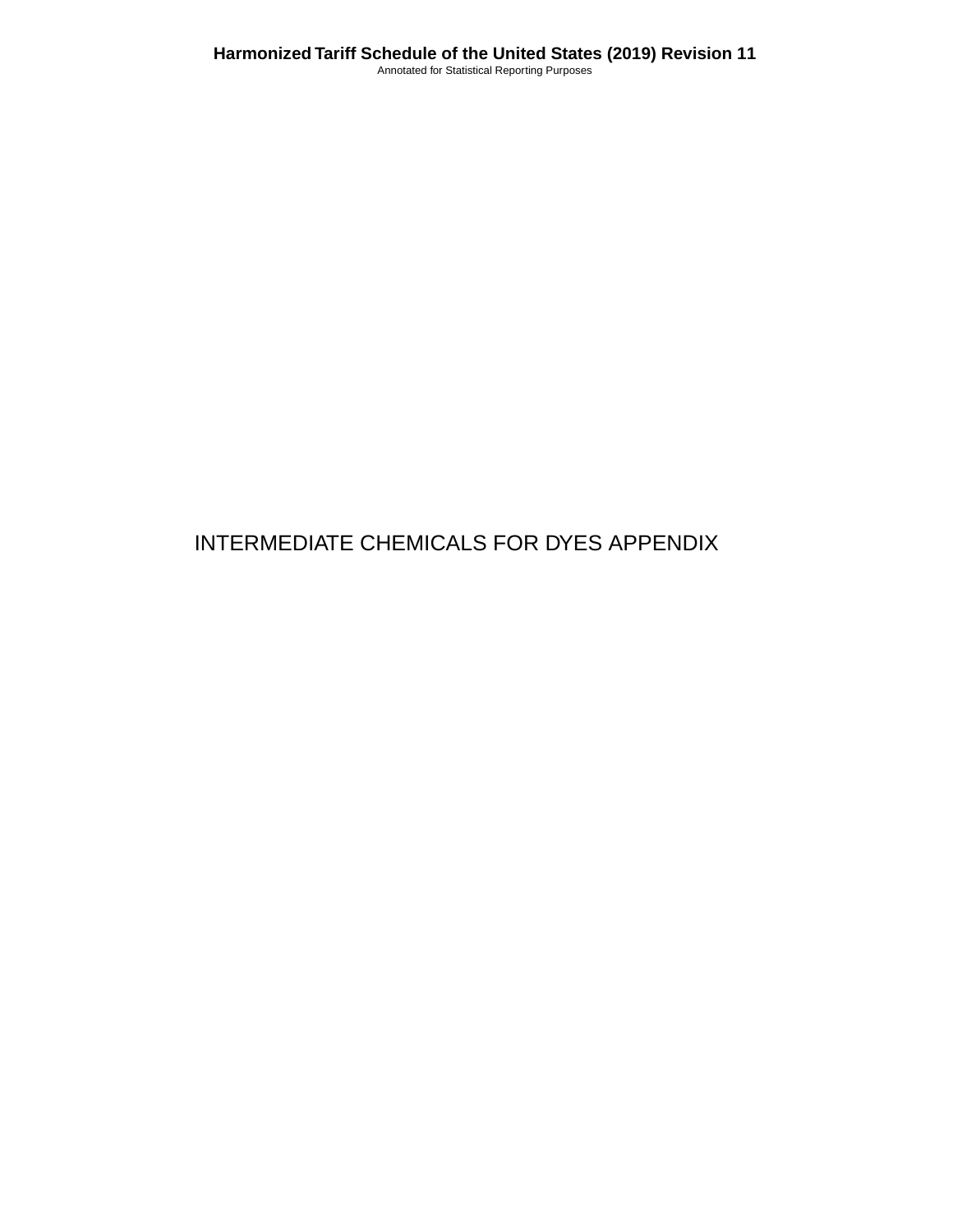## Harmonized Tariff Schedule of the United States (2019) Revision 11

Annotated for Statistical Reporting Purposes

## INTERMEDIATE CHEMICALS FOR DYES APPENDIX

This appendix enumerates those intermediate chemicals for dyes which are eligible for duty-free treatment under the provisions of general note 14 of the tariff schedule.

 $\overline{2}$ 

| <b>Product Name</b>       | <b>CAS Number</b> |
|---------------------------|-------------------|
|                           |                   |
|                           |                   |
|                           |                   |
|                           |                   |
|                           |                   |
|                           |                   |
|                           |                   |
|                           |                   |
|                           |                   |
|                           |                   |
|                           |                   |
|                           |                   |
|                           |                   |
|                           |                   |
|                           |                   |
|                           |                   |
|                           |                   |
|                           |                   |
|                           |                   |
|                           |                   |
|                           |                   |
|                           |                   |
|                           |                   |
|                           |                   |
|                           |                   |
|                           |                   |
|                           |                   |
|                           |                   |
|                           |                   |
|                           |                   |
|                           |                   |
|                           |                   |
|                           |                   |
|                           |                   |
|                           |                   |
|                           |                   |
|                           |                   |
|                           |                   |
|                           |                   |
|                           |                   |
|                           |                   |
|                           |                   |
|                           |                   |
|                           |                   |
| Benzamine, 2.4-dimethoxy- |                   |
|                           |                   |
|                           |                   |
|                           |                   |
|                           |                   |
|                           |                   |
|                           |                   |
|                           |                   |
|                           |                   |
|                           |                   |
|                           |                   |
|                           |                   |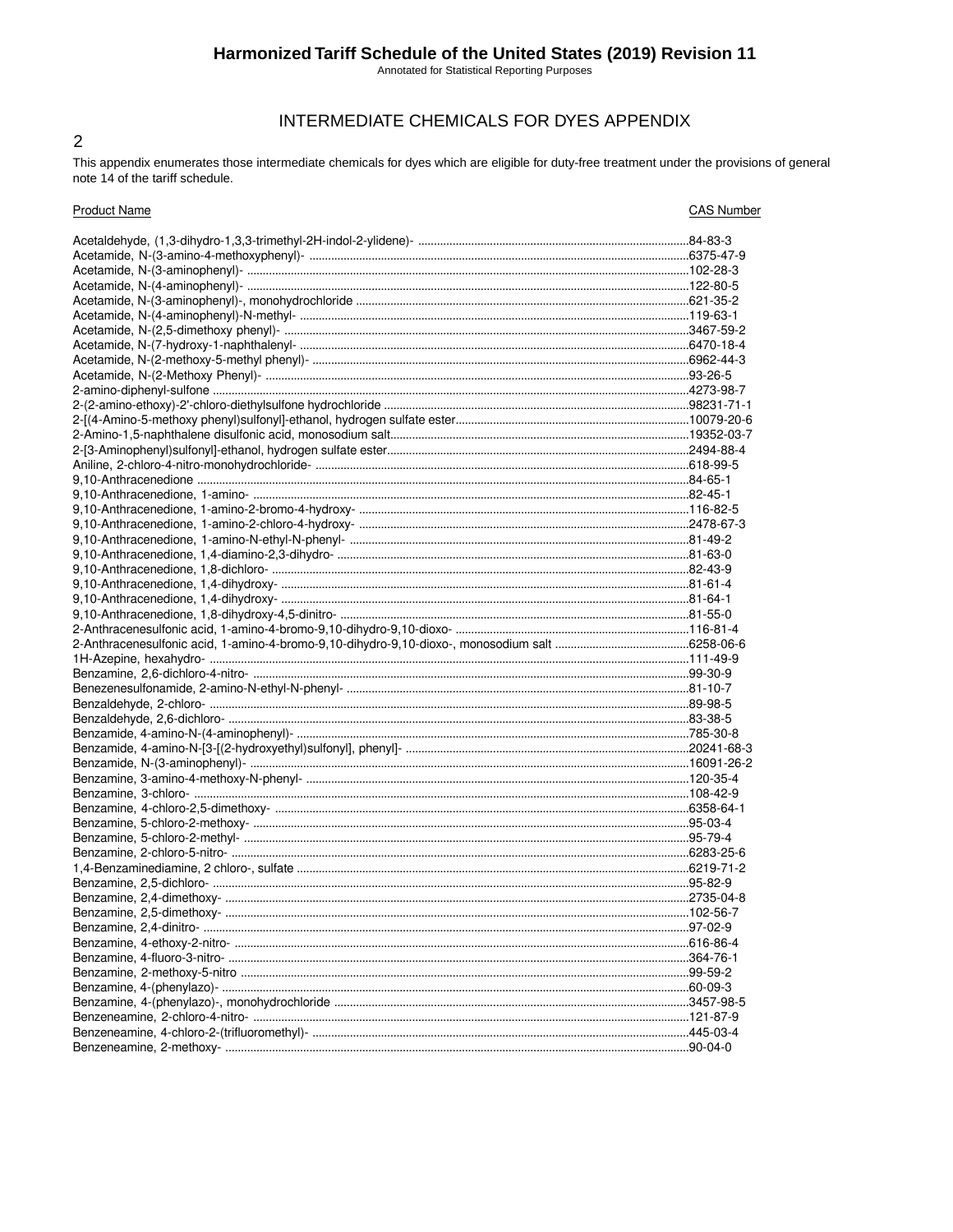## INTERMEDIATE CHEMICALS FOR DYES APPENDIX

| <b>Product Name</b> | <b>CAS Number</b> |
|---------------------|-------------------|
|                     |                   |
|                     |                   |
|                     |                   |
|                     |                   |
|                     |                   |
|                     |                   |
|                     |                   |
|                     |                   |
|                     |                   |
|                     |                   |
|                     |                   |
|                     |                   |
|                     |                   |
|                     |                   |
|                     |                   |
|                     |                   |
|                     |                   |
|                     |                   |
|                     |                   |
|                     |                   |
|                     |                   |
|                     |                   |
|                     |                   |
|                     |                   |
|                     |                   |
|                     |                   |
|                     |                   |
|                     |                   |
|                     |                   |
|                     |                   |
|                     |                   |
|                     |                   |
|                     |                   |
|                     |                   |
|                     |                   |
|                     |                   |
|                     |                   |
|                     |                   |
|                     |                   |
|                     |                   |
|                     |                   |
|                     |                   |
|                     |                   |
|                     |                   |
|                     |                   |
|                     |                   |
|                     |                   |
|                     |                   |
|                     |                   |
|                     |                   |
|                     |                   |
|                     |                   |
|                     |                   |
|                     |                   |
|                     |                   |
|                     |                   |
|                     |                   |
|                     |                   |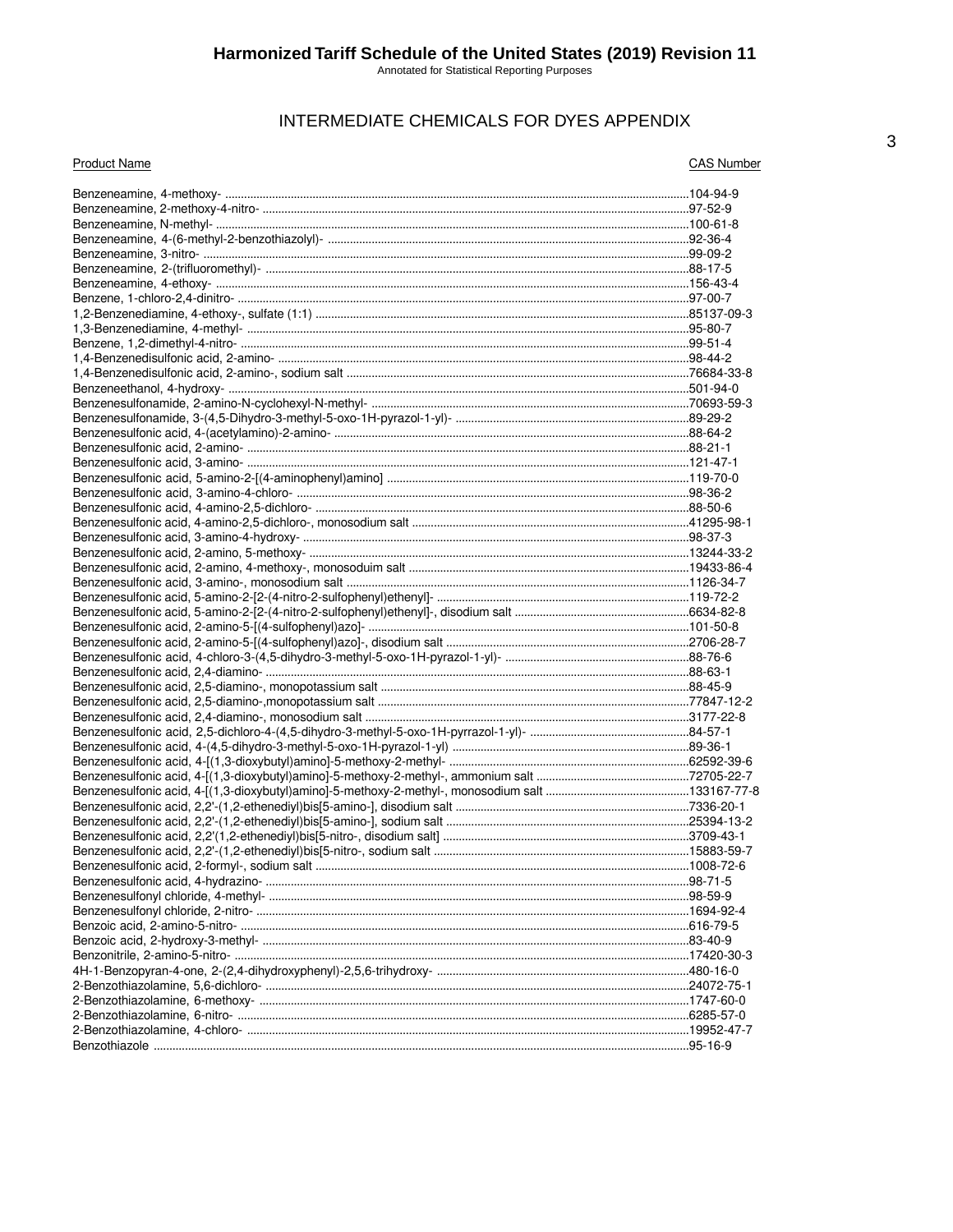Annotated for Statistical Reporting Purposes

## INTERMEDIATE CHEMICALS FOR DYES APPENDIX

#### 4

#### Product Name CAS Number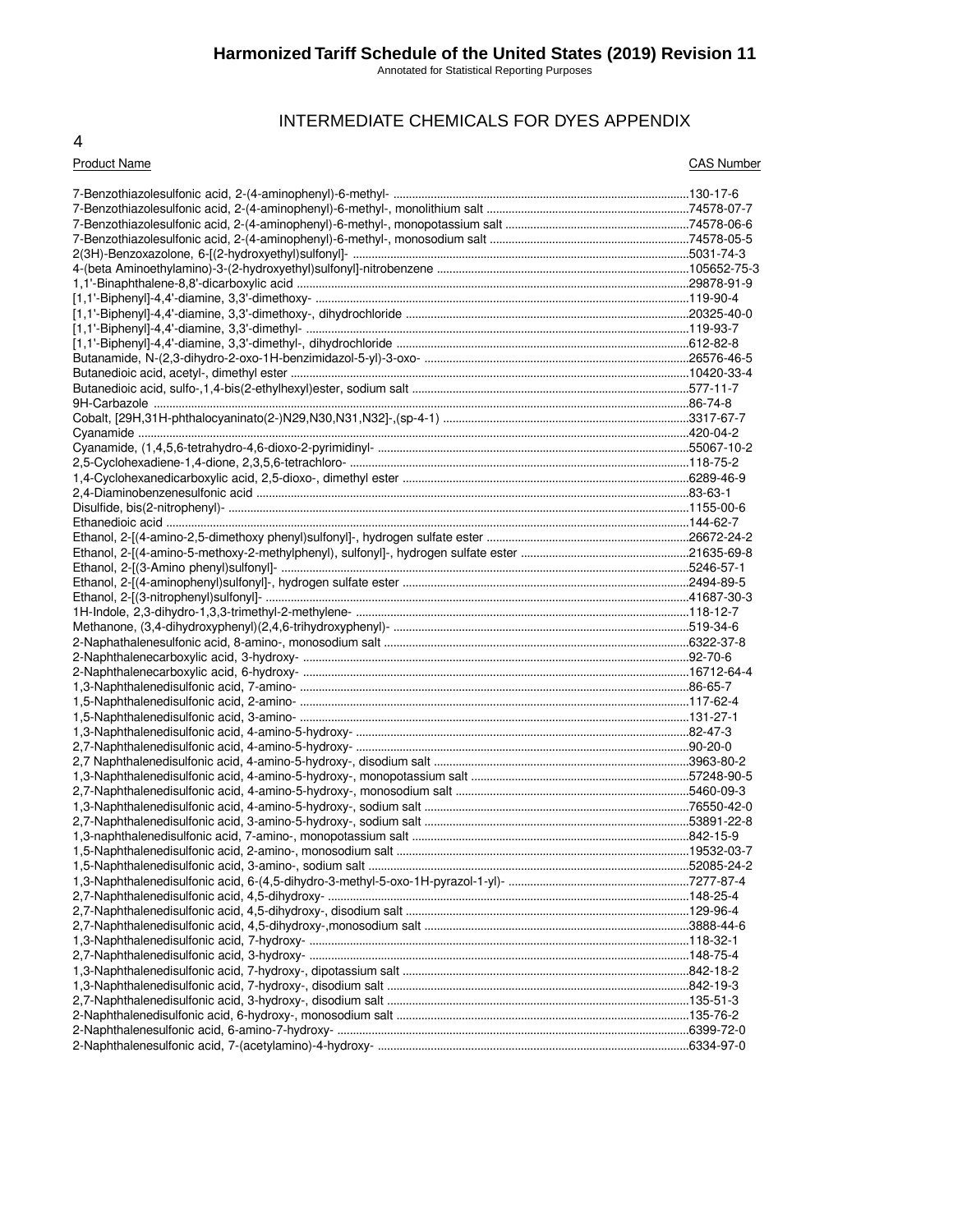Annotated for Statistical Reporting Purposes

## INTERMEDIATE CHEMICALS FOR DYES APPENDIX

#### **Product Name**

**CAS Number**